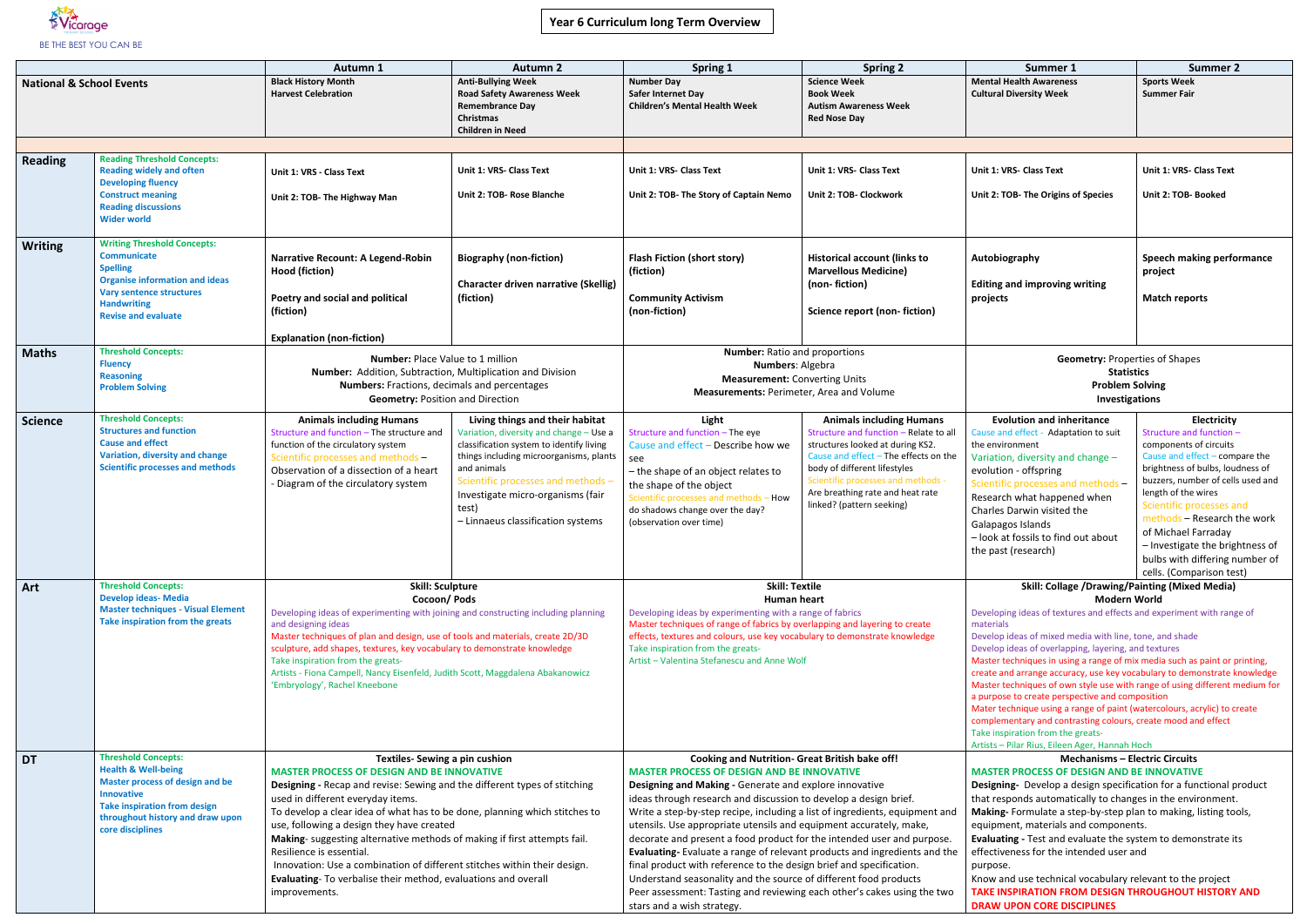|                  |                                             | TAKE INSPIRATION FROM DESIGN THROUGHOUT HISTORY AND DRAW                |                                           | TAKE INSPIRATION FROM DESIGN THROUGHOUT HISTORY AND DRAW                |                                         |                 |  |
|------------------|---------------------------------------------|-------------------------------------------------------------------------|-------------------------------------------|-------------------------------------------------------------------------|-----------------------------------------|-----------------|--|
|                  |                                             |                                                                         |                                           |                                                                         |                                         |                 |  |
|                  |                                             | <b>UPON CORE DISCIPLINES</b>                                            |                                           | <b>UPON CORE DISCIPLINES</b>                                            |                                         |                 |  |
|                  |                                             | Generate and communicate innovative ideas through research.             |                                           | Get inspiration from famous British Bakers - Mary Berry, Nadiya Hussain |                                         |                 |  |
|                  |                                             | Understanding of audience and purpose, and ensuring that their physical |                                           | <b>HEALTH &amp; WELL-BEING</b>                                          |                                         |                 |  |
|                  |                                             | product is aligned with it                                              |                                           | Ensure there are clear expectations on how to operate safely,           |                                         |                 |  |
|                  |                                             | Investigate and analyse textile products linked to their final product  |                                           | Ensure that the Safe Preparation Skills Adult Guidance is followed.     |                                         | bu              |  |
|                  |                                             |                                                                         |                                           | Discussion of food allergies and intolerances.                          |                                         | - S             |  |
|                  |                                             |                                                                         |                                           |                                                                         |                                         | - H             |  |
|                  |                                             |                                                                         |                                           |                                                                         |                                         | cir             |  |
| <b>Computing</b> | <b>Threshold Concepts:</b>                  | We are Adventure Gamers                                                 | We are Computational Thinkers             | <b>Safer Internet Day activities</b>                                    | We are Advertisers (6.3)                | W               |  |
|                  | Code                                        | Programming                                                             | (6.2)                                     | <b>Digital Literacy</b>                                                 | <b>Creativity</b>                       |                 |  |
|                  | <b>Connect</b>                              |                                                                         |                                           |                                                                         |                                         |                 |  |
|                  | <b>Communication</b>                        | <b>Internet Sharp</b>                                                   | <b>Computational Thinking</b>             | <b>Internet Sharp</b>                                                   | <b>Internet Secure</b>                  |                 |  |
|                  | <b>Collect</b>                              | Code-Simplify my algorithm and use                                      | <b>Internet Alert</b>                     | Connect - Explore positive and                                          | Connect - Think critically about        | Co              |  |
|                  |                                             | advanced method of movements when                                       | Connect - Explore the role of             | negative impact of the internet and                                     | how video is used to promote a          | ne              |  |
|                  |                                             | necessary, e.g. using XY coordinates for                                | moderators on forums                      | technology on humans                                                    | cause                                   | inf             |  |
|                  |                                             | movement                                                                | Understand the concept of oversharing     | Explain how to protect myself and my                                    | Communicate - Work                      | Co              |  |
|                  |                                             | Use different blocks of coding more                                     | Communicate - Explain difference          | computer from the internet                                              | collaboratively to shoot suitable       | fea             |  |
|                  |                                             | independently                                                           | between search algorithms (random         | Communicate - Discuss reality vs                                        | original footage and source             | pro             |  |
|                  |                                             | Connect - Use of logical reasoning                                      | and linear searching) and binary (divide  | online persona                                                          | additional content, acknowledging       | Co              |  |
|                  |                                             | Evaluate effectiveness of algorithm whilst                              | and conquer).                             | Evaluating content online for validity                                  | intellectual property rights            | ha              |  |
|                  |                                             | continuously testing the programme                                      | Explore consequences of oversharing       |                                                                         |                                         | net             |  |
|                  |                                             | Communicate - Explore and explain a range                               |                                           |                                                                         |                                         |                 |  |
|                  |                                             | syntax of text based language                                           |                                           |                                                                         |                                         |                 |  |
|                  |                                             | Collect - Aware of other text based                                     |                                           |                                                                         |                                         |                 |  |
|                  |                                             | language                                                                |                                           |                                                                         |                                         |                 |  |
| History /        | <b>History Threshold Concepts:</b>          | Geography                                                               | <b>History</b>                            | Geography                                                               | <b>History</b>                          |                 |  |
| Geography        | <b>Contribution to the Wider World</b>      | <b>Rainforests (Amazing Americas)</b>                                   | <b>Ancient Islamic Civilization</b>       | <b>Our Changing World</b>                                               | <b>Marvellous Medicine</b>              |                 |  |
|                  | <b>Achievements</b>                         | <b>Investigating Space and location</b>                                 | Civilisation - Key features of this       | <b>Investigating Space and location</b>                                 | <b>Warts and All</b>                    | <b>Inv</b>      |  |
|                  | <b>Civilisation</b>                         | To locate the rainforests and to                                        | period                                    | Identify the location of some                                           | Civilisation - Key features of          | Us              |  |
|                  | <b>Education</b>                            | explore the relationship of them with                                   | <b>Contribution to the wider world-</b>   | famous UK coastal features;                                             | different periods                       | <b>Inv</b>      |  |
|                  | <b>Medicine</b>                             | the Equator.                                                            | <b>Britain</b>                            | <b>Investigating Patterns and Change</b>                                | Contribution to the wider world/        | <b>Inv</b>      |  |
|                  | <b>Hierarchy</b>                            |                                                                         |                                           |                                                                         |                                         |                 |  |
|                  | <b>Technology</b>                           | Develop geographical knowledge and                                      | Achievements - philosophy, silk           | Explain how coastal erosion happens                                     | <b>Britain</b> - How have medical       | bu              |  |
|                  | <b>Empire</b>                               | vocabulary linked to rainforests                                        | road, architecture, art                   | and how erosion and deposition                                          | advances contributed to our lives       | Un              |  |
|                  |                                             | Locate main world tropical rainforest                                   | Beliefs & religion - art, Golden Age      | change the look of a coastline                                          | today?                                  | a s             |  |
|                  | <b>Geography Threshold Concepts:</b>        | regions                                                                 | of Islam                                  | Describe how physical, chemical                                         | <b>Achievements - Advances in</b>       | Lea             |  |
|                  | <b>Investigate Space &amp; Location</b>     | <b>Investigating Patterns and Change</b>                                | <b>Education</b> - The value of education | and biological weathering change                                        | medicine, key doctors/ scientists       | ex <sub>l</sub> |  |
|                  | <b>Investigating Patterns &amp; Changes</b> | Describe and understand key aspects                                     | was incredibly high. Scholars.            | rocks;                                                                  | throughout time, key events             | <b>Inv</b>      |  |
|                  | <b>Investigating Scale &amp; Size</b>       | of physical geography, including:                                       | House of Wisdom                           | Identify similarities in photographs                                    | Beliefs & religion - Any beliefs        | De              |  |
|                  | <b>Investigating Sustainability</b>         |                                                                         | Medicine - What did they use for          |                                                                         |                                         |                 |  |
|                  |                                             | climate zones, biomes and vegetation                                    |                                           | of a landscape taken at different                                       | and religions linked to different       | pro             |  |
|                  |                                             | belts.                                                                  | illness or disease? First hospitals       | times;                                                                  | time periods.                           | De              |  |
|                  |                                             | Investigate how places can change                                       | built by AIC.                             | Describe some ways that weather                                         | <b>Medicine - How has medicine</b>      | too             |  |
|                  |                                             | over time                                                               | Hierarchy - Caliphs, philosophers,        | can change the landscape;                                               | advanced throughout history.            | Eff             |  |
|                  |                                             | Recognise that environments can                                         | priests/imams                             | Describe some ways that human                                           | What pandemics or epidemics             | <b>Inv</b>      |  |
|                  |                                             | change and that this can sometimes                                      | Technology - language, art,               | activity changes the landscape.                                         | are similar to COVID-19?                | Un              |  |
|                  |                                             | pose dangers to living things                                           | education, science, poetry,               | <b>Investigating scale and size</b>                                     | Technology - How has our                | giv             |  |
|                  |                                             | <b>Investigating scale and size</b>                                     | astronomers, algebra, chess, glass        | Look and explore the coastline and                                      | knowledge of medicines and              | is i            |  |
|                  |                                             | Explain that coordinates pinpoint a                                     | etc.                                      | explain how the size of the coastline                                   | equipment advanced?                     |                 |  |
|                  |                                             |                                                                         |                                           |                                                                         |                                         | Ex              |  |
|                  |                                             | geographical location                                                   | Empire (Military) - Silk road - a         | has changed over time                                                   |                                         | <b>COI</b>      |  |
|                  |                                             | Use coordinates to locate places on a                                   | vastly different way of having            | <b>Investigating Sustainability</b>                                     |                                         | Ex              |  |
|                  |                                             | map                                                                     | powder compared to Romans                 | Give reasons why a landscape                                            |                                         | Lis             |  |
|                  |                                             | <b>Investigating Sustainability</b>                                     | (invaders)                                | might have changed over time                                            |                                         | ne              |  |
|                  |                                             | Explain and understand the impact of                                    |                                           |                                                                         |                                         | <b>COI</b>      |  |
|                  |                                             | deforestation and climate change on                                     |                                           |                                                                         |                                         | Ide             |  |
|                  |                                             | the rest of the world.                                                  |                                           |                                                                         |                                         | be              |  |
|                  |                                             | Explain what can be done about                                          |                                           |                                                                         |                                         | dif             |  |
|                  |                                             |                                                                         |                                           |                                                                         |                                         |                 |  |
|                  |                                             | climate change and deforestation.                                       |                                           |                                                                         |                                         |                 |  |
| <b>Music</b>     | <b>Threshold Concepts:</b>                  | Medieval (1400-1600) and Baroque                                        | <b>The Black Mozart</b>                   | Modern Classical Music (1890-1960)                                      | <b>Romantic Music (1820-1890)</b>       | M <sub>0</sub>  |  |
|                  | <b>Performing</b>                           | (1600-1750) Music                                                       | Classical Music (1950-1820)               | <b>Electronic Music</b>                                                 | <b>Theme &amp; Variation Structure;</b> |                 |  |
|                  | <b>Composing</b>                            | <b>Performing</b>                                                       | <b>Appreciation of changes in musical</b> | Appreciating of musical style and                                       | Antiphony                               | Ap              |  |
|                  | <b>Notating</b>                             | Appreciation of changes in musical                                      | style during the Classical era.           | structures through the modern and                                       | Appreciation of changes in              | mι              |  |
|                  | <b>Appreciation</b>                         | style through the Medieval and                                          | Performing music reflecting other         | contemporary eras.                                                      | musical style changing through          | ho              |  |
|                  |                                             | Baroque eras.                                                           | eras in small and large groups.           | <b>Comparing different styles and</b>                                   | the Romantic era.                       | COI             |  |
|                  |                                             | Performing music including in groups.                                   | <b>Notation-Reading traditional</b>       | recognising fusion of genres. Using                                     | <b>Composition of theme and</b>         | Co              |  |
|                  |                                             |                                                                         |                                           |                                                                         | variation structure.                    |                 |  |
|                  |                                             | <b>Notation-Reading and discussing</b>                                  | notation, symbols (e.g. time sigs)        | technology - GarageBand                                                 |                                         | gro             |  |
|                  |                                             | different traditional and graphic                                       | and building blocks of music.             | <b>Notation-Reading traditional</b>                                     | Notation-Reading and using              | <b>No</b>       |  |
|                  |                                             | notation.                                                               |                                           | notation including symbols directing                                    | traditional and graphic notation        | pe              |  |
|                  |                                             |                                                                         |                                           | repeats and dramatic dynamics.                                          |                                         |                 |  |

story: Learn about electrical advances over time **ALTH & WELL-BEING** Vhy do we have electricity? Can we operate without it? What are e major drawbacks? eveloping more efficient circuits and lightbulbs e.g. energy-saving bulbs taying safe: Teaching and learning of conductors and insulators lealth and safety: When operating with equipment and/or making cuits, it is vital that children are sensible and safe. **We are Network Technicians (6.4) Computer networks Internet Kind** nnect - Appreciate that computer tworks transmit and receive ormation digitally mmunicate - Understand key atures of internet communication protocols llect- Understand the basic rdware needed for computer tworks to work **We are Publishers Creativity Internet Brave** Connect- Explore how to positively contribute to a shared document Communicate- Combine a range of media to achieve a particular outcome **Geography Trading Investigating Space and location** se an atlas to find countries; **Investigating Patterns and Change** vestigate where the products we buy come from derstand that all products have supply chain arn about goods that are ported and imported in the UK **Investigating scale and size** escribe how goods can be the oduct of more than one country escribe how trade takes place day; is it fair? *Effect of Brexit? (on trading)* **Investigating Sustainability** derstand what fair trade is and e some reasons why fair trade important plore how to become ethical nsumers, plain the term globalisation st some of the positive and gative effects of multinational mpanies on local trade entify similarities and differences tween trading today and fferent periods in history **History What makes London, London? Civilisation -** Key features of different periods **Contribution to the wider world- Britain Achievements -** Key British figures who have contributed to achievements **Beliefs & religion –** Explore the religions and beliefs that make up our community **Technology –** Contributions London/Britain have made to technology advancement **Empire**- immigration of specific communities and reasons for that. e.g. Jamaicans/ Caribbean's during Windrush, India - East India Company, India during WW2, Africans during the slave trade, Jewish community fleeing Russia, Commonwealth migration **Melodic Improvisation; Pentatonic Scale; Listening Appreciation** of, and comparing of usical styles with awareness of w this may reflect cultural ntext. **mposing** music that uses note oups to create harmony. **hation** and structure of ntatonic scale. **Musical Theatre – Early 20 th century Performing Appreciation** by listening, describing and comparing musical styles. **Performing** songs with an awareness of any social meaning. Understanding the importance

of venue on performance*.*